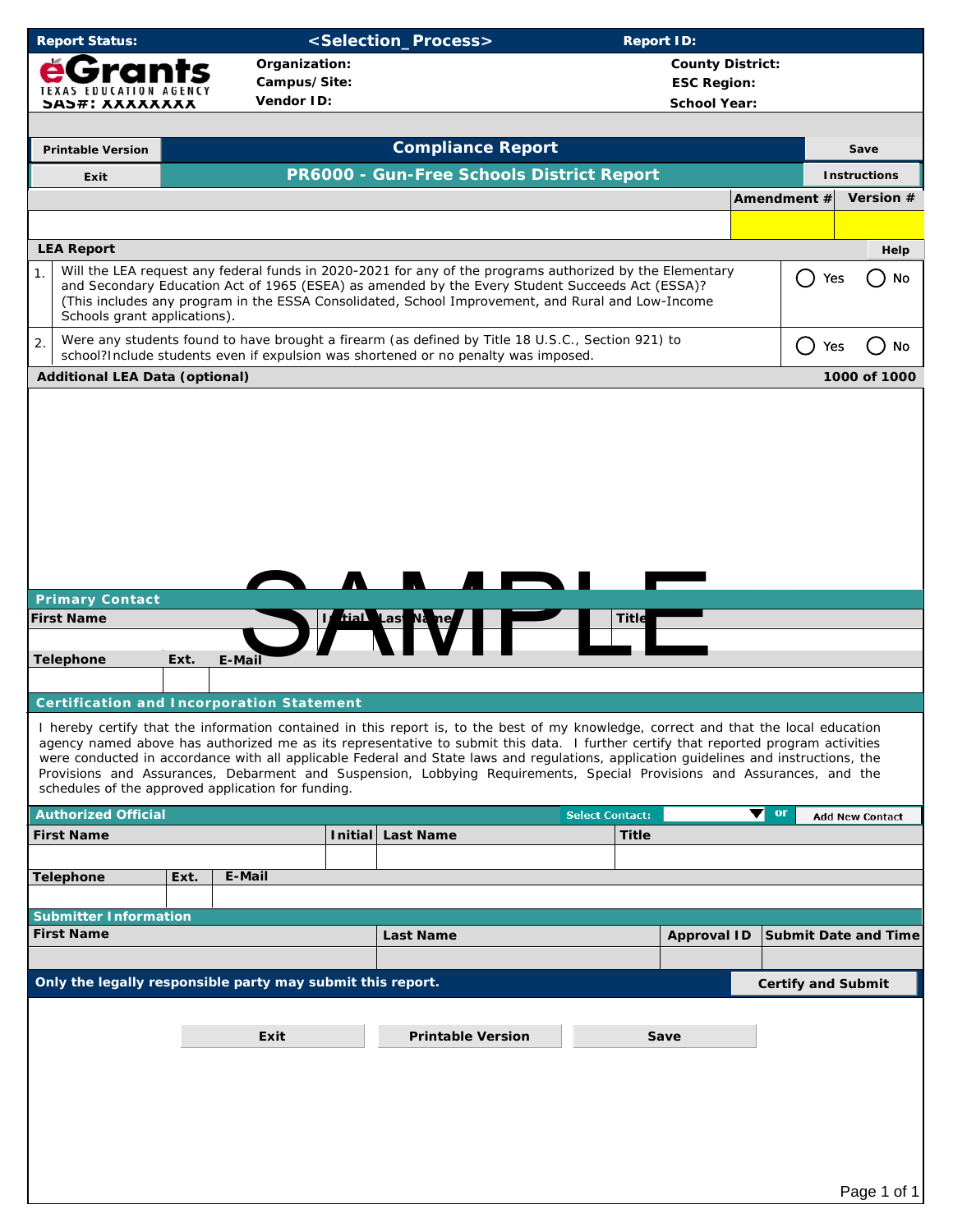| <b>Report Status:</b>                                                                                                                                                                               |                                                                                                                                                                                                                                                                                                                                                                                                                                                                                                            | <selection_process><br/><b>Report ID:</b></selection_process> |                                                |   |                |                              |   |                |                                                                      |                      |                                 |                    |                     |           |  |  |
|-----------------------------------------------------------------------------------------------------------------------------------------------------------------------------------------------------|------------------------------------------------------------------------------------------------------------------------------------------------------------------------------------------------------------------------------------------------------------------------------------------------------------------------------------------------------------------------------------------------------------------------------------------------------------------------------------------------------------|---------------------------------------------------------------|------------------------------------------------|---|----------------|------------------------------|---|----------------|----------------------------------------------------------------------|----------------------|---------------------------------|--------------------|---------------------|-----------|--|--|
| Grants<br><b>TEXAS EDUCATION AGENCY</b><br>SAS#: XXXXXXXX                                                                                                                                           |                                                                                                                                                                                                                                                                                                                                                                                                                                                                                                            | Organization:<br>Campus/Site:<br>Vendor ID:                   |                                                |   |                |                              |   |                | <b>County District:</b><br><b>ESC Region:</b><br><b>School Year:</b> |                      |                                 |                    |                     |           |  |  |
|                                                                                                                                                                                                     |                                                                                                                                                                                                                                                                                                                                                                                                                                                                                                            |                                                               |                                                |   |                | <b>Name of Grant Program</b> |   |                |                                                                      |                      |                                 |                    |                     |           |  |  |
| <b>Compliance Report</b><br><b>Printable Version</b>                                                                                                                                                |                                                                                                                                                                                                                                                                                                                                                                                                                                                                                                            |                                                               |                                                |   |                |                              |   |                |                                                                      |                      |                                 |                    | Save                |           |  |  |
| Exit                                                                                                                                                                                                |                                                                                                                                                                                                                                                                                                                                                                                                                                                                                                            |                                                               | <b>PR6100 - Gun-Free Schools Campus Report</b> |   |                |                              |   |                |                                                                      |                      |                                 |                    | <b>Instructions</b> |           |  |  |
|                                                                                                                                                                                                     |                                                                                                                                                                                                                                                                                                                                                                                                                                                                                                            |                                                               |                                                |   |                |                              |   |                |                                                                      |                      |                                 | Amendment #        |                     | Version # |  |  |
|                                                                                                                                                                                                     |                                                                                                                                                                                                                                                                                                                                                                                                                                                                                                            |                                                               |                                                |   |                |                              |   |                |                                                                      |                      |                                 |                    |                     |           |  |  |
| <b>Campus Report</b><br>1. Complete and submit a Campus Report for each campus where a student who brought a firearm to school is enrolled. The LEA must                                            |                                                                                                                                                                                                                                                                                                                                                                                                                                                                                                            |                                                               |                                                |   |                |                              |   |                |                                                                      |                      |                                 |                    |                     |           |  |  |
| submit a Campus Report for the campus of enrollment of any student who brings a firearm to any campus, even if the firearm is<br>brought to a campus other than the student's campus of enrollment. |                                                                                                                                                                                                                                                                                                                                                                                                                                                                                                            |                                                               |                                                |   |                |                              |   |                |                                                                      |                      |                                 |                    |                     |           |  |  |
| Campus Name:                                                                                                                                                                                        |                                                                                                                                                                                                                                                                                                                                                                                                                                                                                                            |                                                               |                                                |   |                |                              |   |                |                                                                      |                      |                                 |                    |                     |           |  |  |
| Campus Number:                                                                                                                                                                                      |                                                                                                                                                                                                                                                                                                                                                                                                                                                                                                            |                                                               |                                                |   |                |                              |   |                |                                                                      |                      |                                 |                    |                     |           |  |  |
|                                                                                                                                                                                                     | 2. For each grade level served on the campus, indicate the unduplicated number of students who were involved in an incident<br>involving a firearm. Any student found to have brought or possessed a firearm at school should be reported even if the expulsion<br>was shortened or no penalty was imposed. If the same student was involved in more than one incident that involves bringing or<br>possessing a firearm at school, report that student once with the most severe result for that student. |                                                               |                                                |   |                |                              |   |                |                                                                      |                      |                                 |                    |                     |           |  |  |
|                                                                                                                                                                                                     | Κ                                                                                                                                                                                                                                                                                                                                                                                                                                                                                                          | $\mathbf{1}$                                                  | 2                                              | 3 | $\overline{4}$ | 5                            | 6 | $\overline{7}$ | 8                                                                    | 9                    | 10                              | 11                 | 12                  | Totals    |  |  |
| Handgun                                                                                                                                                                                             |                                                                                                                                                                                                                                                                                                                                                                                                                                                                                                            |                                                               |                                                |   |                |                              |   |                |                                                                      |                      |                                 |                    |                     |           |  |  |
| Rifle/Shotgun                                                                                                                                                                                       |                                                                                                                                                                                                                                                                                                                                                                                                                                                                                                            |                                                               |                                                |   |                |                              |   |                |                                                                      |                      |                                 |                    |                     |           |  |  |
| More Than One<br>Firearm                                                                                                                                                                            |                                                                                                                                                                                                                                                                                                                                                                                                                                                                                                            |                                                               |                                                |   |                |                              |   |                |                                                                      |                      |                                 |                    |                     |           |  |  |
| Other Firearm                                                                                                                                                                                       |                                                                                                                                                                                                                                                                                                                                                                                                                                                                                                            |                                                               |                                                |   |                |                              |   |                |                                                                      |                      |                                 |                    |                     |           |  |  |
| <b>Totals</b>                                                                                                                                                                                       |                                                                                                                                                                                                                                                                                                                                                                                                                                                                                                            |                                                               |                                                |   |                |                              |   |                |                                                                      |                      |                                 |                    |                     |           |  |  |
|                                                                                                                                                                                                     |                                                                                                                                                                                                                                                                                                                                                                                                                                                                                                            |                                                               |                                                |   |                |                              |   |                |                                                                      |                      |                                 |                    |                     |           |  |  |
| Requirement: Section 37.007(e) of the TEC requires a one-year expulsion for a student who brings a firearm to school.                                                                               |                                                                                                                                                                                                                                                                                                                                                                                                                                                                                                            |                                                               |                                                |   |                |                              |   |                |                                                                      |                      |                                 |                    |                     |           |  |  |
| From the totals in #2 above, the following are unduplicated counts of students who are not children with<br>disabilities (IDEA) involved in firearms and other outcomes of firearm incidents.       |                                                                                                                                                                                                                                                                                                                                                                                                                                                                                                            |                                                               |                                                |   |                |                              |   |                |                                                                      |                      |                                 |                    | Number              |           |  |  |
| Students Who Received a One-Year Expulsion without Alternative Placement or Services<br>3.                                                                                                          |                                                                                                                                                                                                                                                                                                                                                                                                                                                                                                            |                                                               |                                                |   |                |                              |   |                |                                                                      |                      |                                 |                    |                     |           |  |  |
| Students Who Received a One-Year Expulsion with Alternative Placement or Services<br>4.                                                                                                             |                                                                                                                                                                                                                                                                                                                                                                                                                                                                                                            |                                                               |                                                |   |                |                              |   |                |                                                                      |                      |                                 |                    |                     |           |  |  |
| Students Who Received an Expulsion That Was Modified to Less Than One Year without Alternative<br>5.<br><b>Placement or Services</b>                                                                |                                                                                                                                                                                                                                                                                                                                                                                                                                                                                                            |                                                               |                                                |   |                |                              |   |                |                                                                      |                      |                                 |                    |                     |           |  |  |
| Students Who Received an Expulsion That Was Modified to Less Than One Year with Alternative<br>6.<br><b>Placement or Services</b>                                                                   |                                                                                                                                                                                                                                                                                                                                                                                                                                                                                                            |                                                               |                                                |   |                |                              |   |                |                                                                      |                      |                                 |                    |                     |           |  |  |
| From the totals in #2 above, the following are unduplicated counts of students who are children with<br>disabilities (IDEA) involved in firearms and other outcomes of firearms incidents.          |                                                                                                                                                                                                                                                                                                                                                                                                                                                                                                            |                                                               |                                                |   |                |                              |   |                |                                                                      | Number               |                                 |                    |                     |           |  |  |
| 7.<br>Students Who Received an Expulsion That Was Modified to Less Than One Year and Who Received<br>Services under IDEA                                                                            |                                                                                                                                                                                                                                                                                                                                                                                                                                                                                                            |                                                               |                                                |   |                |                              |   |                |                                                                      |                      |                                 |                    |                     |           |  |  |
| Students Who Received a One-Year Expulsion That Was Not Modified and Who Received Services under<br>8.<br><b>IDEA</b>                                                                               |                                                                                                                                                                                                                                                                                                                                                                                                                                                                                                            |                                                               |                                                |   |                |                              |   |                |                                                                      |                      |                                 |                    |                     |           |  |  |
| From the totals in #2 above, the following are unduplicated counts of students who are not included in lines<br>$3 - 8$ .                                                                           |                                                                                                                                                                                                                                                                                                                                                                                                                                                                                                            |                                                               |                                                |   |                |                              |   |                |                                                                      | Special<br>Education | <b>Number</b><br>Not<br>Special |                    |                     |           |  |  |
| Students Who Were Not Expelled and Who Were Removed for Other Reasons Such as Death, Withdrawal,<br>9.<br>or Incarceration                                                                          |                                                                                                                                                                                                                                                                                                                                                                                                                                                                                                            |                                                               |                                                |   |                |                              |   |                |                                                                      | Education            |                                 |                    |                     |           |  |  |
| 10.<br>Students Who Received Another Type of Disciplinary Action                                                                                                                                    |                                                                                                                                                                                                                                                                                                                                                                                                                                                                                                            |                                                               |                                                |   |                |                              |   |                |                                                                      |                      |                                 |                    |                     |           |  |  |
| Students Who Received No Disciplinary Action<br>11.                                                                                                                                                 |                                                                                                                                                                                                                                                                                                                                                                                                                                                                                                            |                                                               |                                                |   |                |                              |   |                |                                                                      |                      |                                 |                    |                     |           |  |  |
| Totals                                                                                                                                                                                              |                                                                                                                                                                                                                                                                                                                                                                                                                                                                                                            |                                                               |                                                |   |                |                              |   |                |                                                                      |                      |                                 |                    |                     |           |  |  |
|                                                                                                                                                                                                     |                                                                                                                                                                                                                                                                                                                                                                                                                                                                                                            |                                                               |                                                |   |                |                              |   |                |                                                                      |                      |                                 | Total (lines 3-11) |                     |           |  |  |